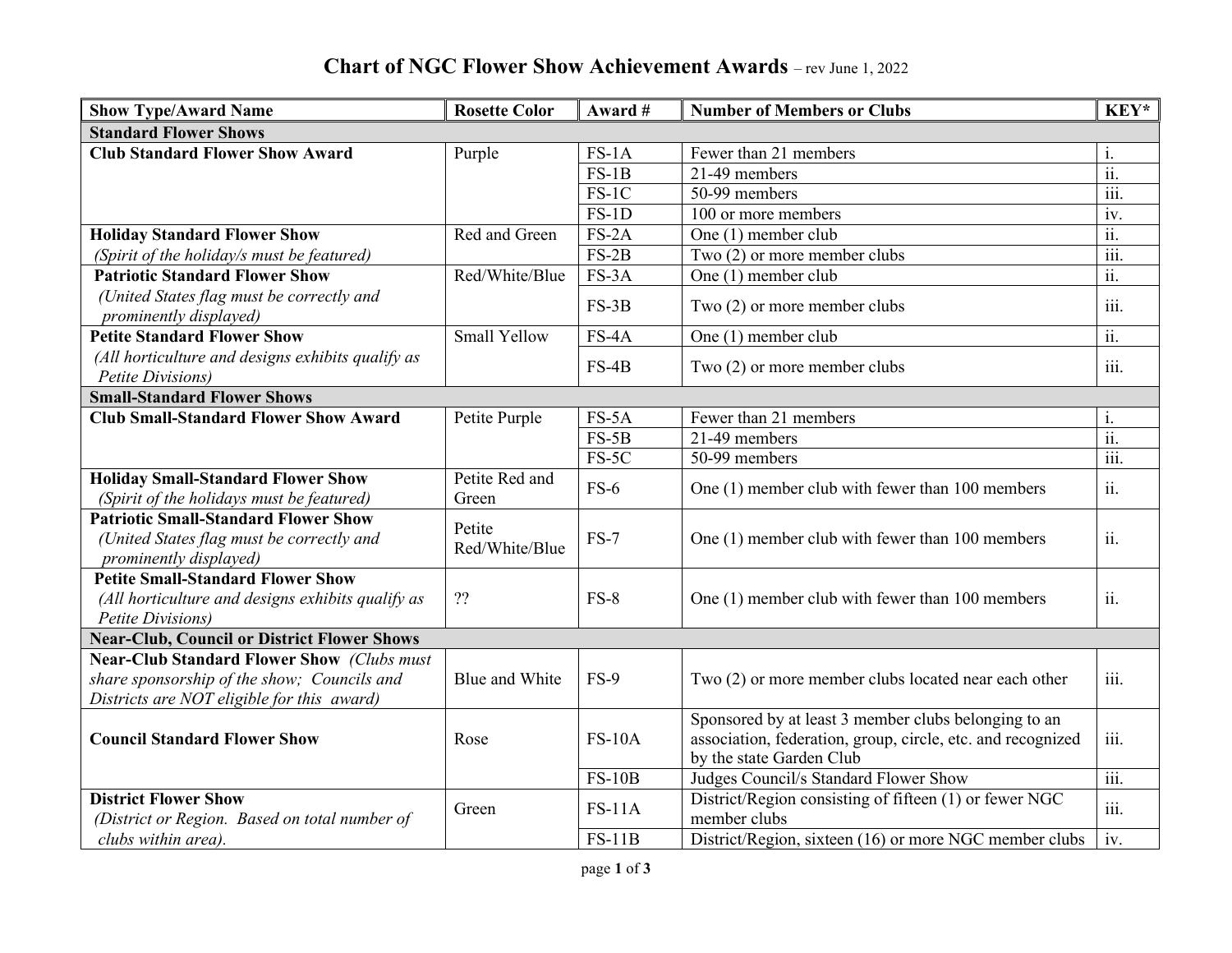## **Chart of NGC Flower Show Achievement Awards** – rev June 1, 2022

| <b>Show Type/Award Name</b>                                                                     | <b>Rosette Color</b> | Award #      | <b>Number of Members or Clubs</b>                                                                                                                                                                                                                                                                                                                                                                                                                                                | KEY* |  |  |  |  |
|-------------------------------------------------------------------------------------------------|----------------------|--------------|----------------------------------------------------------------------------------------------------------------------------------------------------------------------------------------------------------------------------------------------------------------------------------------------------------------------------------------------------------------------------------------------------------------------------------------------------------------------------------|------|--|--|--|--|
| <b>State Flower Shows</b>                                                                       |                      |              |                                                                                                                                                                                                                                                                                                                                                                                                                                                                                  |      |  |  |  |  |
| <b>State Flower Show</b>                                                                        | Gold                 | $FS-12A$     | Small state, no more than 100 member clubs with 10% of<br>adult clubs participating                                                                                                                                                                                                                                                                                                                                                                                              | v.1. |  |  |  |  |
|                                                                                                 |                      | $FS-12B$     | Large state; 100 or member clubs with 10% of adult clubs<br>participating. Horticulture Division: minimum of 20<br>classes with at least 80 exhibits total; Design Division:<br>minimum of 20 classes with at least 4 exhibits in each<br>class.                                                                                                                                                                                                                                 | v.2. |  |  |  |  |
| <b>Youth Flower Shows</b>                                                                       |                      |              |                                                                                                                                                                                                                                                                                                                                                                                                                                                                                  |      |  |  |  |  |
| <b>Youth Flower Show, or</b><br><b>Youth Section of an Adult Standard Flower</b><br><b>Show</b> | Red                  | $FS-13A$     | Youth Flower Show held by one (1) NGC Youth club or<br>Youth group, sponsored by an NGC member club                                                                                                                                                                                                                                                                                                                                                                              | ii.  |  |  |  |  |
|                                                                                                 |                      | $FS-13B$     | Youth Flower Show held by two (2) or more NGC Youth<br>clubs or Youth groups, sponsored by an NGC member<br>club                                                                                                                                                                                                                                                                                                                                                                 | ii.  |  |  |  |  |
|                                                                                                 |                      | $FS-13C$     | Youth Participation in a Standard Flower Show:<br>• Youth Section/subSections must be evaluated<br>separately for the adults on a separate Scale of Points<br>for Evaluating Standard lower Shows form, by a panel<br>of 3 accredited flower show judges.<br>• Book of Evidence must provide evidence of youth<br>participation in writing the Youth portion of the Flower<br>how Schedule, and in staging or clerking of the Youth<br>Division. (Photos may serve as evidence). | ii.  |  |  |  |  |
| <b>International Affiliate Flower Shows</b>                                                     |                      |              |                                                                                                                                                                                                                                                                                                                                                                                                                                                                                  |      |  |  |  |  |
| <b>International Affiliates Standard Flower Show</b>                                            | Sunburst             | IAFS-1       | One (1) or more International Affiliate                                                                                                                                                                                                                                                                                                                                                                                                                                          | iii. |  |  |  |  |
| IA Standard Flower Show Promoting NGC Objectives                                                | Certificate of Merit | IAFS-2       | One (1) or more International Affiliate                                                                                                                                                                                                                                                                                                                                                                                                                                          |      |  |  |  |  |
| IA Schedule Award                                                                               | Certificate of Merit | IAFS-3       | One (1) or more International Affiliate                                                                                                                                                                                                                                                                                                                                                                                                                                          |      |  |  |  |  |
| IA Standard Flower Show Staging Award                                                           | Certificate of Merit | IAFS-4       | One (1) or more International Affiliate                                                                                                                                                                                                                                                                                                                                                                                                                                          |      |  |  |  |  |
| IA International Floral and/or Horticultural Award                                              | Certificate of Merit | IAFS-5       | One (1) or more International Affiliate                                                                                                                                                                                                                                                                                                                                                                                                                                          |      |  |  |  |  |
| <b>International Affiliate Virtual Flower Shows - see NGC website</b>                           |                      |              |                                                                                                                                                                                                                                                                                                                                                                                                                                                                                  |      |  |  |  |  |
|                                                                                                 |                      |              |                                                                                                                                                                                                                                                                                                                                                                                                                                                                                  |      |  |  |  |  |
| <b>Plant Society Flower Shows</b>                                                               |                      |              |                                                                                                                                                                                                                                                                                                                                                                                                                                                                                  |      |  |  |  |  |
| Plant Society Standard Flower Show                                                              | Orange and<br>White  | <b>FS-14</b> | Plant Society affiliated with NGC on local/state/<br>Regional/National level, or NGC organization co-<br>sponsored with non-NGC affiliated Plant Society                                                                                                                                                                                                                                                                                                                         | i.   |  |  |  |  |